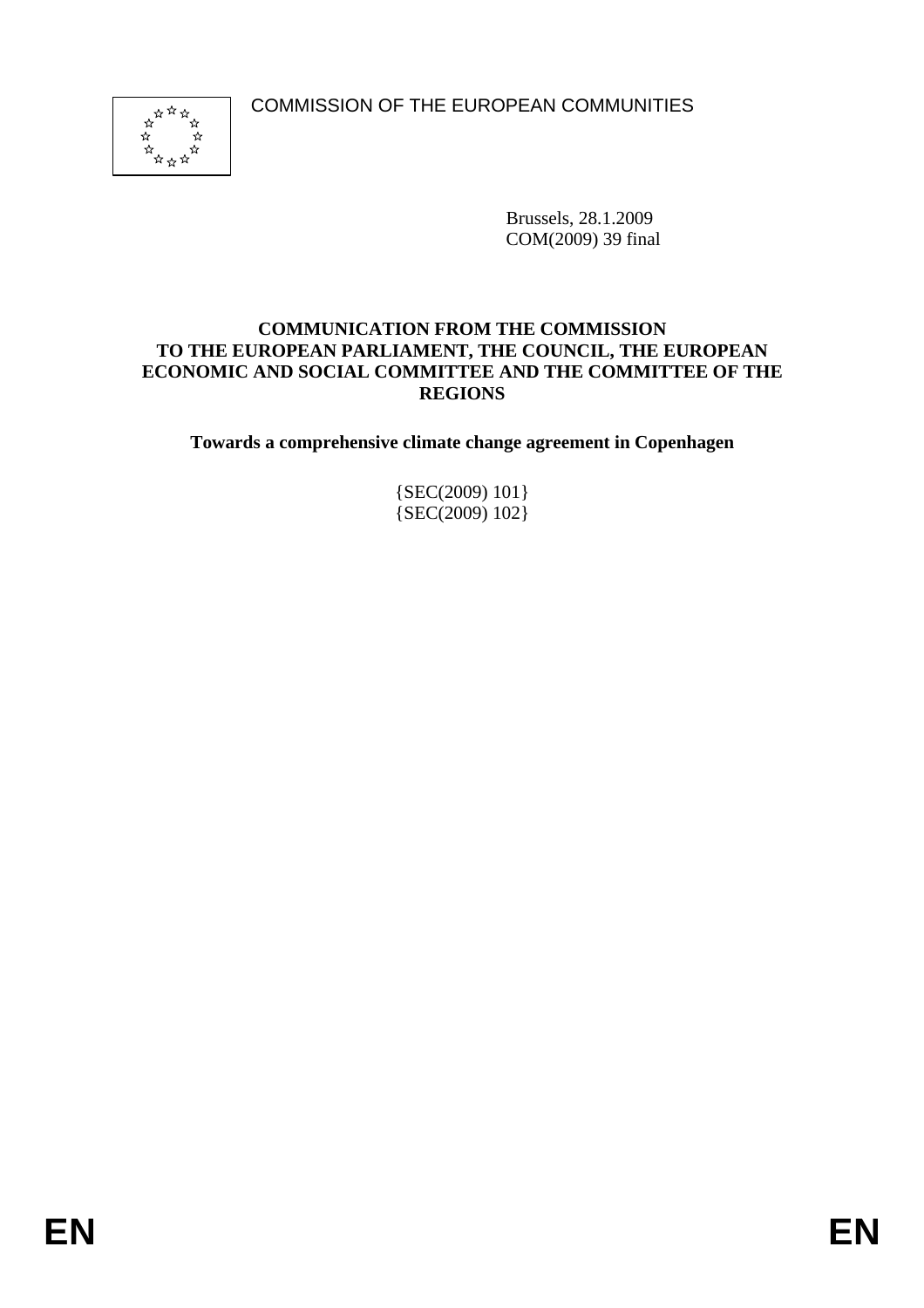#### **COMMUNICATION FROM THE COMMISSION TO THE EUROPEAN PARLIAMENT, THE COUNCIL, THE EUROPEAN ECONOMIC AND SOCIAL COMMITTEE AND THE COMMITTEE OF THE REGIONS**

#### **Towards a comprehensive climate change agreement in Copenhagen**

#### **1. EXECUTIVE SUMMARY**

The successful conclusion of the international climate change negotiations at Copenhagen at the end of 2009 is a key priority for the EU. Now that the Climate and Energy package has been adopted, the EU must step up its contacts with third Countries, both in the UN context and beyond.

This Communication sets out concrete proposals to achieve this goal. It addresses three key challenges: targets and actions; financing; and building an effective global carbon market. It also responds to the request made by the European Council in June 2008 to present a comprehensive strategy for scaling up finance and investment flows for both emission reduction and adaptation.

In order to limit the global average temperature increase to not more than 2°C above preindustrial levels, developed countries as a group should reduce their emissions to 30% below 1990 levels in 2020. The EU has set the example by committing to a 20% reduction in its emissions compared to 1990 levels by 2020, irrespective of whether or not an international agreement is concluded. This is by far the most ambitious commitment by any country or group of countries in the world for the post-2012 period.

The EU is willing to go further and sign up to a 30% reduction target in the context of a sufficiently ambitious and comprehensive international agreement that provides for comparable reductions by other developed countries, and appropriate actions by developing countries. Developing countries as a group should limit the growth of their emissions to 15 to 30% below business as usual. Significantly increased financial resources will be needed to support the necessary action in developing countries: this should come from domestic sources, from the global carbon market, but also by contributions from developed countries. Much of these investments will have both rapid and long term benefits in terms of climate change, economic recovery and should in any case be less than the costs of inaction.

A global carbon market can and should be built by linking comparable domestic emissions trading systems. This will promote cost-effective emission reductions. The EU should reach out to other countries to ensure an OECD-wide market by 2015 and an even broader market by 2020.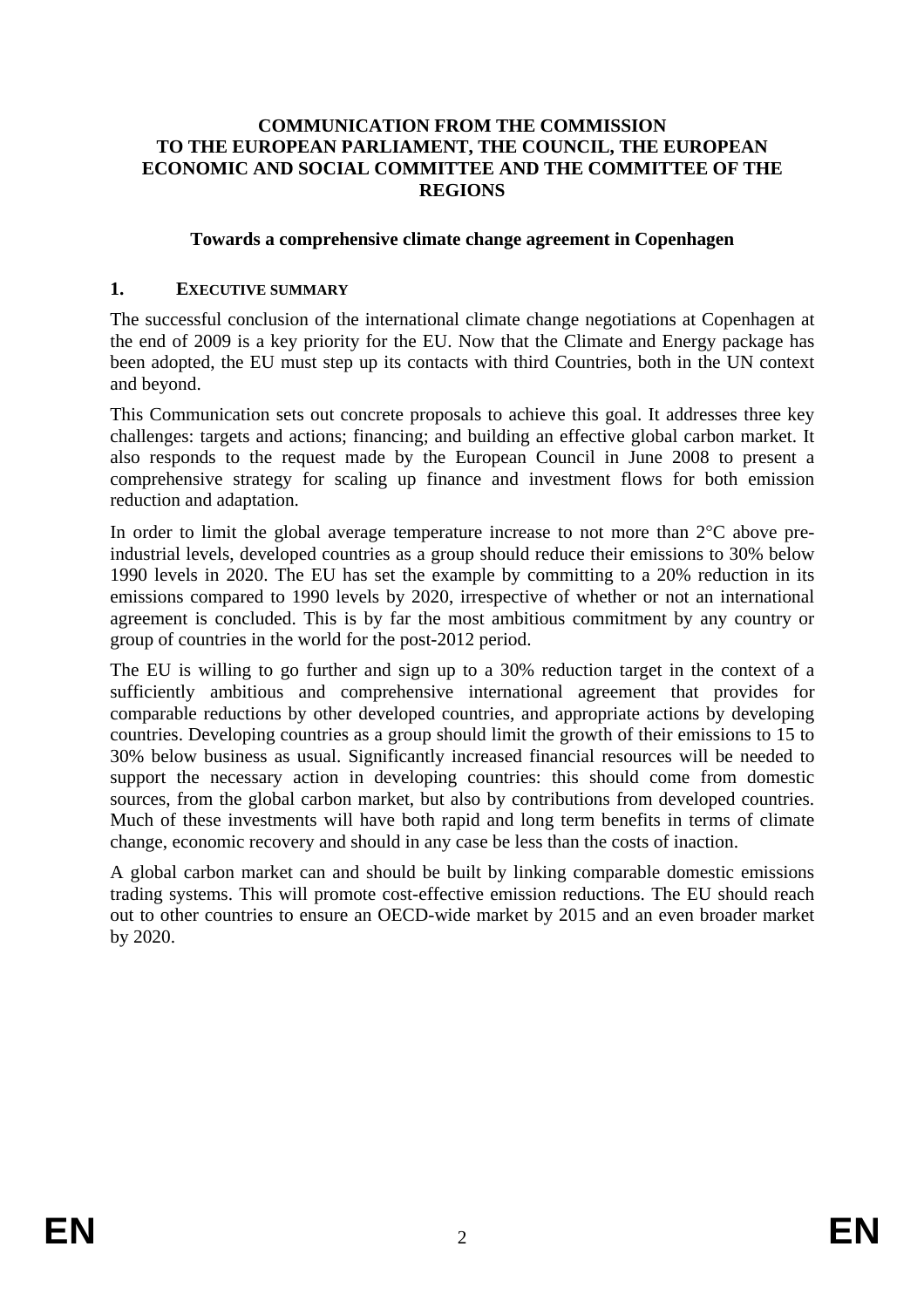## **2. INTRODUCTION**

The EU's agreed objective is to limit the average global temperature increase to less than 2°C compared to pre-industrial levels. Going beyond 2°C will mean increasing food and water scarcity and severe weather events and significantly increase the threat to unique ecosystems. If current emission trends continue, the  $2^{\circ}$ C threshold may already be crossed in 2050. Even staying below 2°C would still require significant adaptation efforts. In the light of some new research findings, an increasing number of scientists are calling for the level of greenhouse gases (GHG) in the atmosphere to be stabilised at a significantly lower level than previously recommended, i.e. as low as 350 ppmv  $CO<sub>2</sub>$  equivalent. It is imperative to secure an ambitious outcome in Copenhagen that leaves the door open for a lower stabilisation level.

The basic physical inertia of the global climate system means that ignoring scientific warnings will lead to unprecedented, costly and potentially unmanageable consequences. At the same time, there is an opportunity to address climate change, energy security and the current economic recession together. Tackling climate change will necessitate significant private and public investment, and will help secure the transition to the low-carbon economy, opening up new possibilities for growth and jobs and promoting sustainable development. Globally, governments are announcing major investment programmes that encourage low-carbon investments, foster innovation and growth and increase energy security, such as the recently adopted European Economic Recovery Plan. Actions to tackle the financial crisis can help to use the narrow window of opportunity that remains to stay below a 2°C increase.

At the **international level**, the 2007 Bali Action Plan started a process to conclude a new international climate agreement for the period after 2012 at the UN conference in Copenhagen in December 2009. This agreement needs to set concrete new targets and actions to reduce GHG emissions and to provide the basis for sustainable development by strengthening countries' ability to adapt to inevitable climate change while triggering innovation and economic growth, reducing poverty and providing access to sustainable energy services (the 'shared vision'). Following the UN conference in Poznan in December 2008, talks have shifted into full negotiating mode.

At the **domestic level,** both developed and developing countries are stepping up action. Targets are being set and carbon markets are being established. In December, the EU adopted its ambitious climate change and energy package, implementing the EU's independent target to reduce its GHG emissions to 20% below 1990 levels by 2020 and expanding and improving the EU emissions trading system (EU ETS). The new US Administration has made tackling climate change a major priority. At the same time, Australia has also announced its mid-term climate commitments, with a strong focus on emissions trading. These trading systems could form the nucleus of a truly global carbon market.

# **3. TARGETS AND ACTIONS**

To have a reasonable chance of staying below the 2°C threshold, global GHG emissions must be reduced to less than 50% of 1990 levels by 2050. In addition, global GHG emissions, excluding emissions from land use, land-use change and forestry, will have to peak before 2020. Developed countries must lead in meeting this global goal and demonstrate that a lowcarbon economy is possible and affordable. A significant contribution from developing countries, and in particular from economically more advanced developing countries, is also essential, as many of them are quickly becoming important emitters. To this end, cooperation must be significantly boosted to provide the necessary capacity, technology and finance.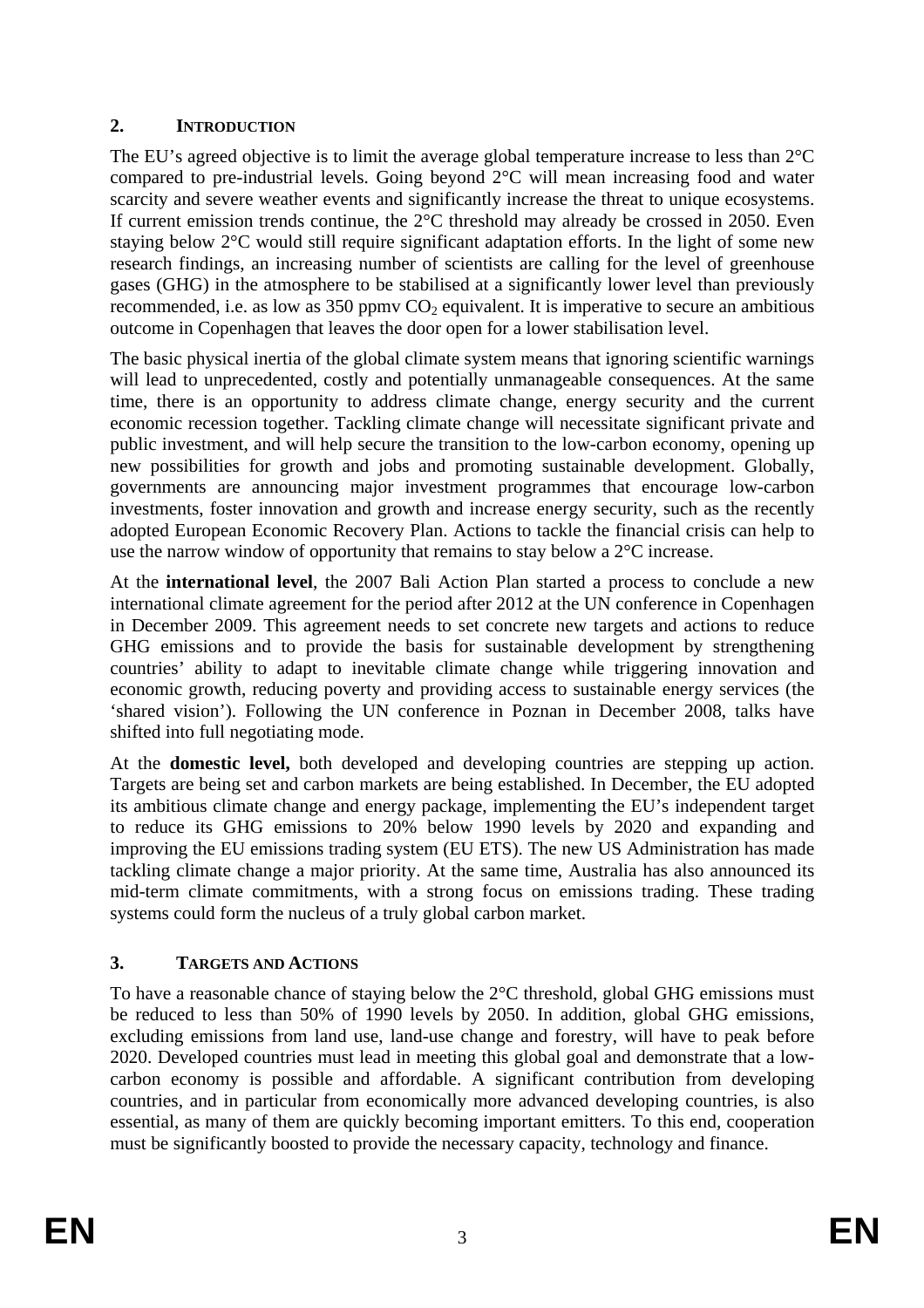### **3.1. New GHG reduction targets for developed countries**

The Copenhagen agreement should set further absolute economy-wide emission reduction commitments for developed countries. The EU has set the example by committing to an autonomous 20% reduction in its emissions compared to 1990 levels by 2020. This is by far the most ambitious commitment made by any country or group of countries for the post-2012 period. The EU is willing to go further and sign up to a 30% reduction target in the context of an ambitious and comprehensive international agreement if there are comparable reductions by other developed countries and appropriate contributions by the economically more advanced developing countries based on their responsibilities and capabilities.

The EU has proposed that developed countries, as a group, should reduce their emissions by an amount consistent with the  $2^\circ$  objective. The  $4^{\text{th}}$  Assessment report by the Intergovernmental Panel on Climate Change (IPCC) indicates that this would require emission reductions for developed countries in the range of 25-40% by 2020 and 80-95% by 2050. Developed countries should be able to achieve their reduction targets in part through domestic action and in part by using credits resulting from emission reductions in developing countries, as illustrated in Figure 1.





The developed countries' overall target must be distributed in a manner that is fair and ensures comparability of efforts. The following parameters are considered as key:

- GDP per capita: reflecting the capability to pay for domestic emission reductions and to purchase emission reduction credits from developing countries;
- GHG emissions per unit of GDP: indicating the domestic GHG emission reduction potential;
- Trend in GHG emissions between 1990 and 2005: recognising domestic early action to reduce emissions;
- Population trends over the period 1990 to 2005: taking into account the link between the size of the population and total GHG emissions.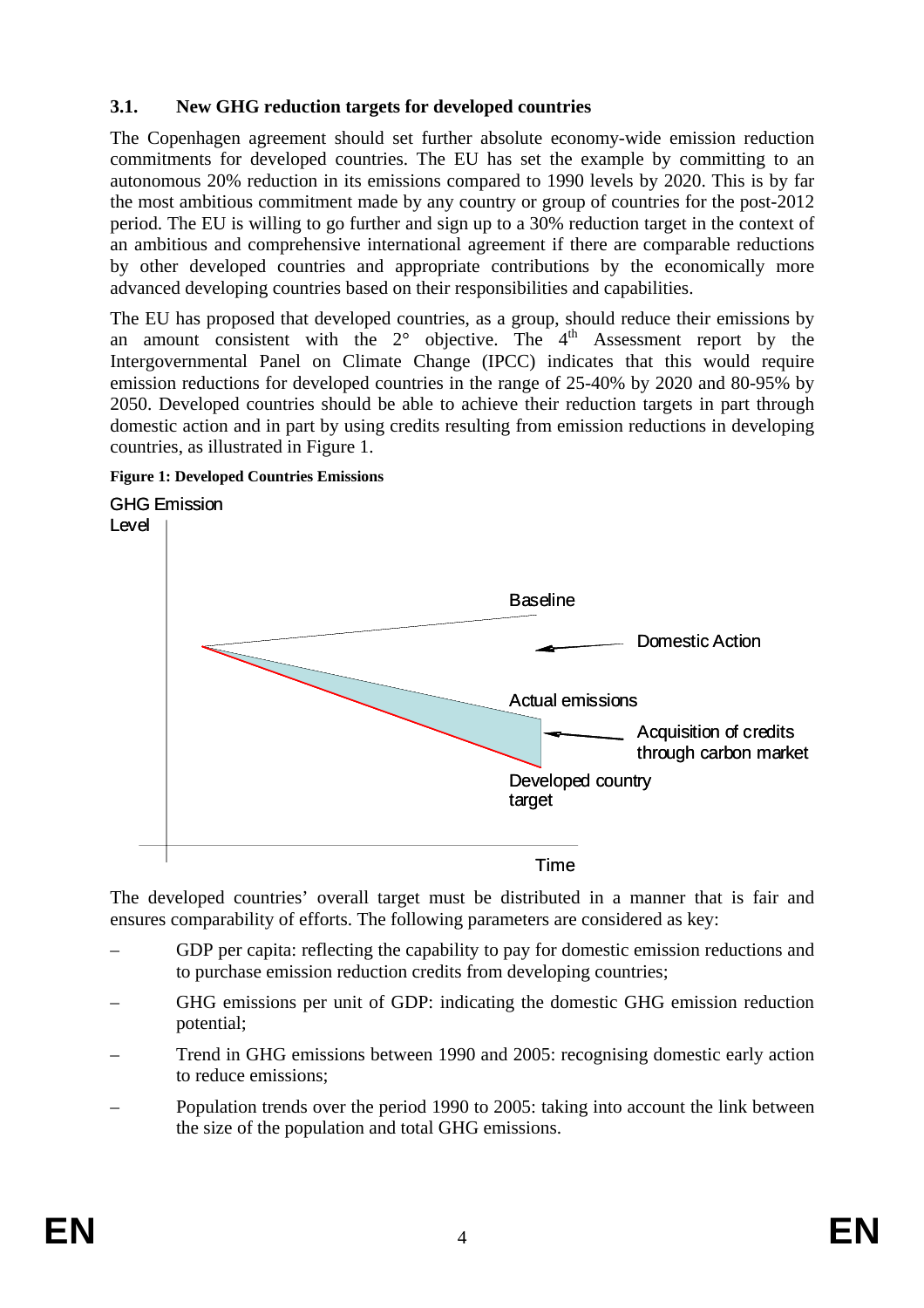The accepted Kyoto base year, 1990, should be used as the historical reference point when determining further contributions to the global emission reduction effort after 2012. The total effort for the group of developed countries should amount to 30% below 1990 levels in 2020. In determining the future emission targets of individual countries, more recent years could be used to take advantage of more accurate statistics, as the EU has done in its climate and energy package which uses 2005. However, this should not be used to water down emission reduction efforts.

Binding emission reduction commitments should not be limited to the countries that have targets under the Kyoto Protocol. The Copenhagen agreement should set emission reduction commitments for at least all countries listed in Annex I to the UNFCCC, all OECD member countries and all current EU Member States, EU candidate countries and potential candidates.

When setting targets for the post-2012, possible surpluses of emission rights from before 2012 need to be taken into account in order to ensure that the 30% target is met through real reductions after 2012. Similarly, the rules for land use, land-use change and forestry should not undermine the environmental integrity of the 30% target. Monitoring, reporting and verification of reductions as wells as regular peer reviews of climate policies should be improved.

# **3.2. Action to curb rising GHG emissions in developing countries**

It is becoming increasingly clear that climate change is going to have the most serious impacts in developing countries, faced with problems like flooding, drought and deforestation. So, although developed countries should continue to take the lead in reducing emissions, in particular in the immediate future, contributing to the 2°C objective is in the interest of developing countries too.

However, developing country GHG emissions are increasing rapidly and, if not addressed, will outweigh developed country efforts to reduce their GHG emissions. To meet the 2°C objective, a recent scientific report indicates that developing countries, as a group, will need to limit the rise in their GHG emissions through nationally appropriate actions to 15-30% below baseline by 2020. These estimates exclude the impact of reductions that result in the transfer of carbon credits to developed countries as illustrated in Figure 2. Appropriate actions should include a rapid decrease in emissions from tropical deforestation. By 2020, gross tropical deforestation should be reduced by at least 50% compared to current levels and by 2030 global forest cover loss should be halted.

Differing national circumstances and stages of development in developing countries require differentiated actions and the levels of ambition. This can be achieved by building on national climate change strategies. Over the past few years, a number of developing countries have formulated national mitigation strategies in the context of development, including China, India, South Africa, and Brazil. During the course of this year, these and other economically more advanced developing economies should update their strategies indicating the overall level of ambition up to 2020.

Under the Copenhagen agreement, all developing countries, except least developed countries (LDCs), should commit to adopting low-carbon development strategies by the end of 2011. These strategies should set out a credible pathway to limit the country's emissions through nationally appropriate mitigation actions that cover all key emitting sectors, especially the power sector, transport, major energy-intensive industries and, where significant, forests and agriculture. The strategies should identify the support required to implement the proposed actions resulting in incremental costs that cannot be sustained by the country itself. Robust and verifiable low-carbon development strategies should be a prerequisite for access to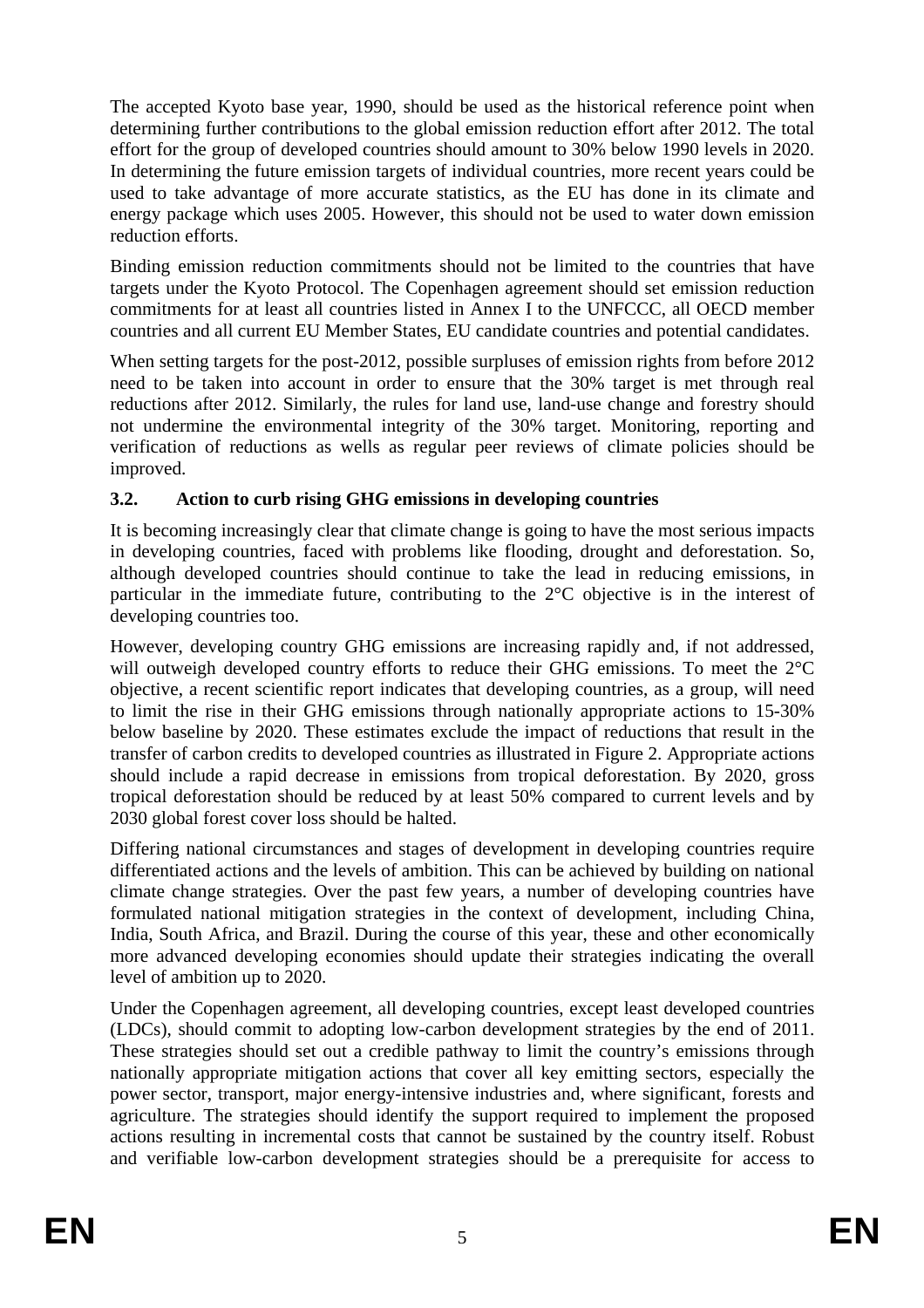international support for mitigation action. Further to funding, fostering capacity building in many developing countries will be necessary in order for them to prepare and implement their low-carbon development strategies.



**Figure 2: Developing Country Emissions** 

To ensure a sufficient level of ambition, discussions on concrete strategies, proposals for action and support should be linked to and facilitated by an independent technical analysis. Sectoral approaches could be used as a tool in the analysis and development of mitigation options, taking into account technical information from the private sector. A new Facilitative Mechanism for Mitigation Support should provide a platform to match proposed action with appropriate bilateral and multilateral support mechanisms, based on a technical assessment. It should also assess whether the overall level of ambition pursued in the plan is in line with the capacity of the country to take action and appropriate for achieving the overall emission reduction compared to baseline of the group of developing countries. Where necessary, it should explore options to raise the level of ambition.

Developing country action should be entered into an international registry. This registry should list the action taken and show the mitigation benefits, using transparent and robust measurement, reporting and verification methods. The UN climate change conference will review the resulting mitigation efforts of the group of developing countries as a whole and may decide to request developing countries to strengthen their mitigation efforts and developed countries to increase their support.

## **3.3. Addressing emissions from international aviation, maritime transport, and fluorinated gases**

# *International aviation and maritime transport*

International aviation and maritime transport are large and rapidly growing sources of greenhouse gas emissions, but have so far been left outside the international climate change framework and the Commission believes that the emissions from these sectors should be included.

As part of the Copenhagen agreement the UNFCCC should set targets for reducing the climate impact of these sectors below 2005 levels by 2020, and significantly below 1990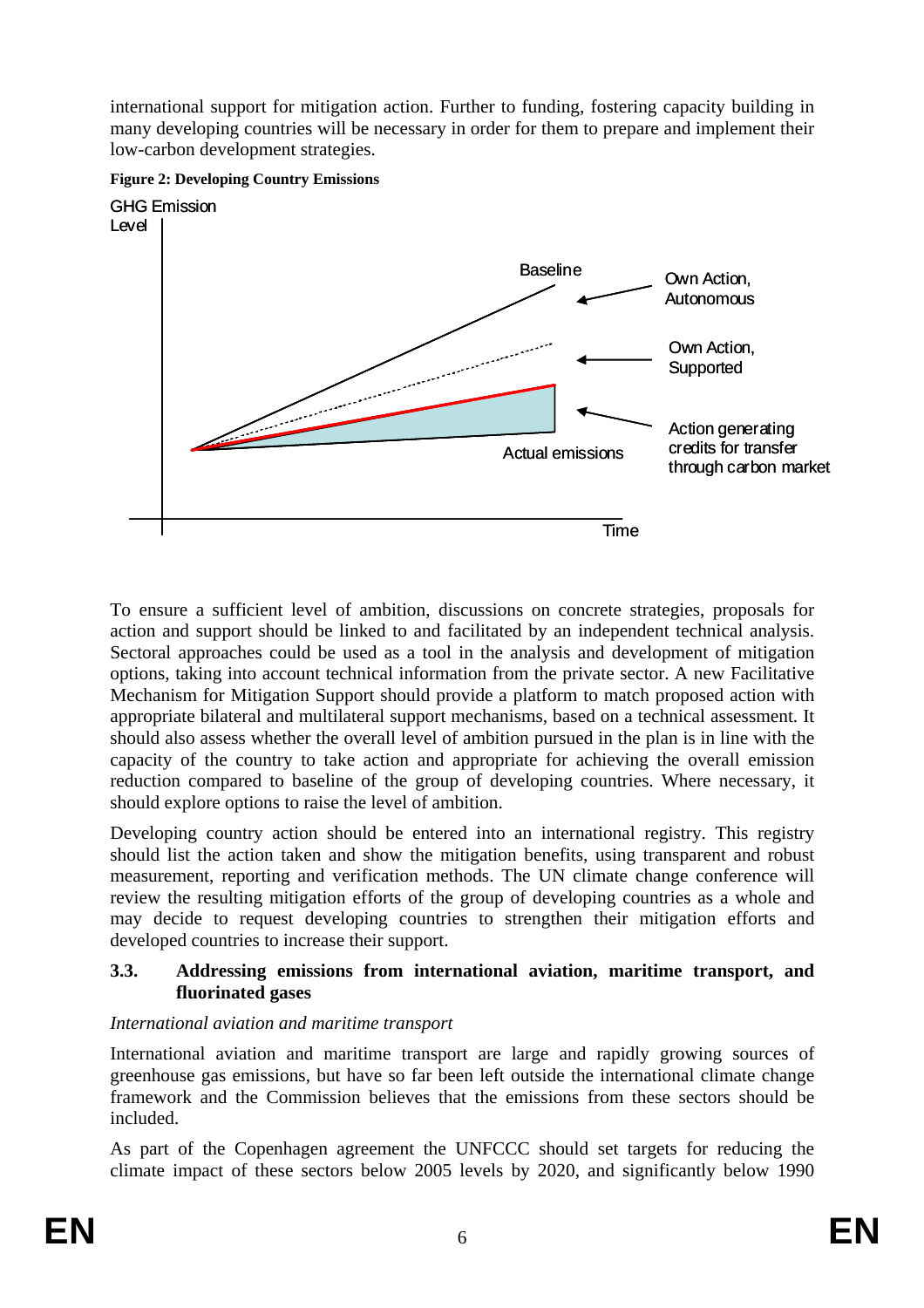levels by 2050. Due to the global nature of international aviation and maritime transport, global measures should be taken to address their climate impact. The International Civil Aviation Organisation and the International Maritime Organisation have a responsibility to facilitate the development and adoption of such global measures by the end of 2010. Market based measures, including emissions trading, can ensure cost-effective emission reductions. Action to reduce emissions should take into account the possible net negative impact on isolated regions, remote islands and LDCs. If at the end of 2010 there is no agreement in ICAO and IMO, emissions from international aviation and maritime transport will be counted towards national totals under the Copenhagen agreement which will ensure comparable action by all developed countries.

The EU has included  $CO<sub>2</sub>$  emissions from aviation in its emissions trading system. As regards maritime transport several market-based measures are currently being examined. If no effective global rules to reduce GHG emissions from this sector can be agreed upon, the EU should agree its own measures.

#### *Addressing fluorinated gases*

The accelerated phase-out of HCFCs over the coming decade under the Montreal Protocol may lead to a rapid increase in HFC emissions, many of which are very potent GHGs. Part of the Copenhagen agreement should include an international emission reduction arrangement for HFC emissions. This will encourage industry to step up intensified research into and development of HFCs with low global warming potential and HFC-free alternatives.

#### **4. FINANCING LOW-CARBON DEVELOPMENT AND ADAPTATION**

A comprehensive Copenhagen agreement must be underpinned by adequate financial resources to enable its implementation. Especially in the current economic situation, the Copenhagen agreement must ensure that climate change goals are delivered cost-effectively. Commission analysis shows that an effective global carbon market can greatly reduce costs in developed and developing countries, but there is a need to significantly scale up, redirect and optimise finance and investment. The international financial architecture to support efforts to tackle climate change must follow principles of sound governance maximising effectiveness, adequacy, efficiency, equity, accountability, coherence and predictability. Spending priorities in the context of the Copenhagen agreement should focus on effective mitigation action through performance-based incentives and on adaptation in developing countries. Potential sources of financing include for instance private and public funding and the use of grants and loans under international, bilateral and multilateral efforts. EU contributions will be at both Community and Member States level. Financing instruments and institutions to fight climate change should be coherent and complementary to existing international bodies and financial institutions and take account of the current debate about their respective roles and responsibilities.

# **4.1. Financing the reduction of emissions**

# *Global*

Investments to reduce global emissions will need to see year-on-year rises. Recent research by JRC and other independent institutes estimate the net global incremental investments in the order of  $\epsilon$ 175 billion by 2020. It is estimated that more than half will have to be invested in developing countries, including the forestry sector. Investment in areas such as energy efficiency and low-carbon technologies will spur innovation and growth and enhance energy savings and security. Investments in reduced deforestation will safeguard global biodiversity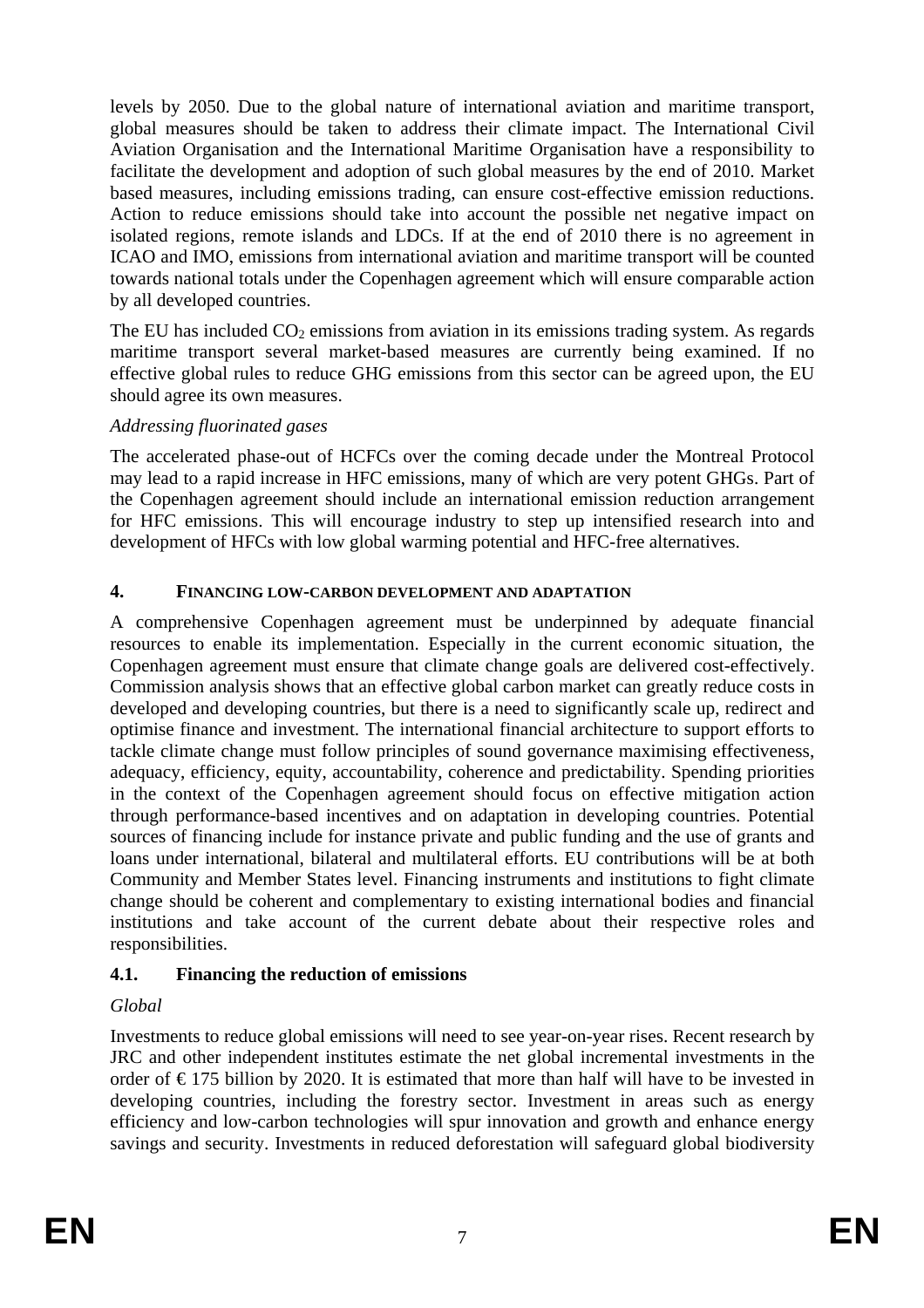and ensure local long-term sustainable development. This should also be seen against the costs of non-action (between 5 to 20 % of global GDP according to the Stern report).

### *Developing countries*

National low-carbon development strategies will have to provide an estimate of additional net investment costs for mitigation and the viable financing and mitigation policy options to leverage such investments.

The following sources of funding for developing countries exist:

- **Domestic:** Until 2020, most actions identified in national low-carbon development strategies have low incremental costs or even generate a net benefit in the mid term, but require up-front investment. For instance, it is estimated that more than half of the reductions in the energy sector can be realised through energy efficiency measures. Financing of these measures will primarily need to come from the private sector and households, and government policies can leverage this finance. This will trigger substantial domestic investment and boost energy secure economic growth. International loan programmes could also help to tap into international private capital.
- **External:** The low-carbon development strategies will need to identify mitigation action that goes beyond low cost/short term net benefit options and that require financing beyond the domestic capabilities of the respective developing country. Support for the incremental costs of such investment must come from the full range of sources and innovative financing mechanisms, including public funds and international carbon crediting mechanisms. It is estimated that these crediting mechanisms can provide one third or more of the additional investments in developing countries.

# **4.2. Addressing and financing adaptation to inevitable climate change**

The Copenhagen agreement should provide a framework for action on adaptation, which should include the following elements:

- The need for all to adapt: Support for doing so should be provided to the most vulnerable and the poorest. Only by anticipating potential adverse effects early enough and adapting accordingly can very costly damage be avoided.
- A commitment to systematically integrate adaptation into national strategies: This should be a shared responsibility for both developed and developing countries.
- Improving the tools to define and implement adaptation strategies including methodologies and technologies for adaptation, capacity building and a strengthened role for the UNFCCC process by mobilising stakeholders, including international organisations, and ensuring a more coordinated approach to risk management/disaster risk reduction.

To pool experience, the EU should recommend that a technical panel on adaptation be set up under the UNFCCC. All countries should be required to draft comprehensive national adaptation strategies. Efficient adaptation policies will need to move beyond the urgent and immediate adaptation needs. There should be a transition from project based approaches towards a long-term strategic integration in a country's broader planning and development strategy. Experience gained in this respect through the Global Climate Change Alliance (GCCA) will be useful. Financial and technological support should be provided to the most vulnerable countries, in particular LDCs and Small Island Developing States.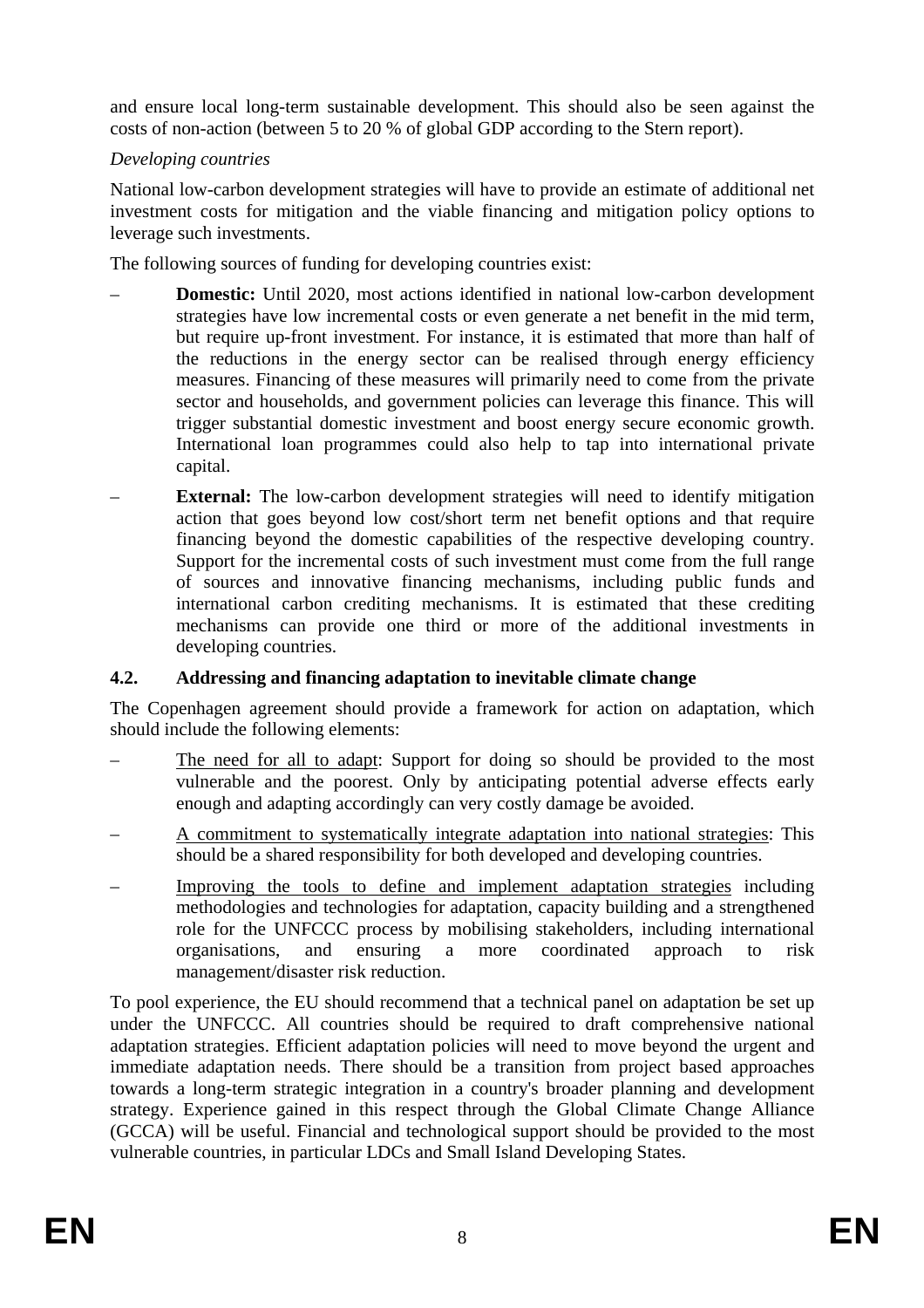The costs of capacity building and priority action in most vulnerable countries could, to a large extent, be covered by the existing Adaptation Fund. But although estimates of additional costs for adaptation vary widely, the Adaptation Fund will be insufficient to support adaptation in all developing countries. Hence innovative sources of finance will have to be utilised to match adaptation needs. Similarly to mitigation, the financing options need to be tailored to actual investment. The UNFCCC Secretariat estimated that adaptation costs in all developing countries could range between  $\epsilon$ 23-54 billion per year in 2030. A large number of early measures will even generate a net benefit to the economy, for instance measures to improve water use efficiency in areas that will suffer from water shortages. A multilateral insurance pool to cover disaster losses should be explored to complement existing funding mechanisms in case of climate related natural disasters. The European Commission is already involved in piloting such schemes.

## **4.3. Financing global research, technology development and demonstration**

A major boost must be given to research, development and demonstration of low-carbon and adaptation technologies in all economic sectors and activities. This should build on the needs identified in national low-carbon development strategies and assessments made by the Facilitative Mechanism for Mitigation Support, and could include capacity building, science and technology-oriented cooperation, reducing market access barriers on environmental goods and services and improved global research coordination.

For all these activities, additional public financing will be needed. Globally, it would be desirable to at least double energy-related RD&D by 2012 and increase it to four times its current level by 2020, with a significant shift in emphasis towards low-carbon technologies, especially renewable energy sources. Likewise research on impacts, adaptation and other mitigation options to climate change need to be strengthened at the international level. A commitment to do so should form an integral part of the Copenhagen Agreement. The Commission should work with Member States to promote, in a coherent way, international science and technology co-operation for all climate-related research, including low-carbon technologies, across all sectors.

To accelerate the development and kick-start deployment of strategically important lowcarbon technologies, the EU is implementing the European Strategic Energy Technology Plan (SET-Plan). The EU is also planning to create one of its first Knowledge and Innovation Communities on climate mitigation and adaptation as part of the European Institute on Innovation and Technology (EIT), in line with the broader RD&D policy objectives of the EU. Under the revised EU ETS, 300 million allowances are set aside to help stimulate the construction of carbon capture and geological storage demonstration plants as well as innovative renewable energy technologies. Moreover, the Commission is preparing a Communication on the financing of low-carbon technologies.

Finally, more efforts, including via all forms of education, need to be made to advance the understanding of the evolution of climate and its impacts to society, economy and ecosystems.

# **4.4. Innovative international funding sources**

Developed countries will contribute via public funding and the use of carbon crediting mechanisms. Public financial contributions should be comparable and be based on the polluter-pays principle and each country's economic capability. The scale of contributions should be negotiated and form an integral part of the Copenhagen Agreement.

Two principal options to generate innovative funding have been identified. The first option determines the annual financial commitment of developed countries on the basis of an agreed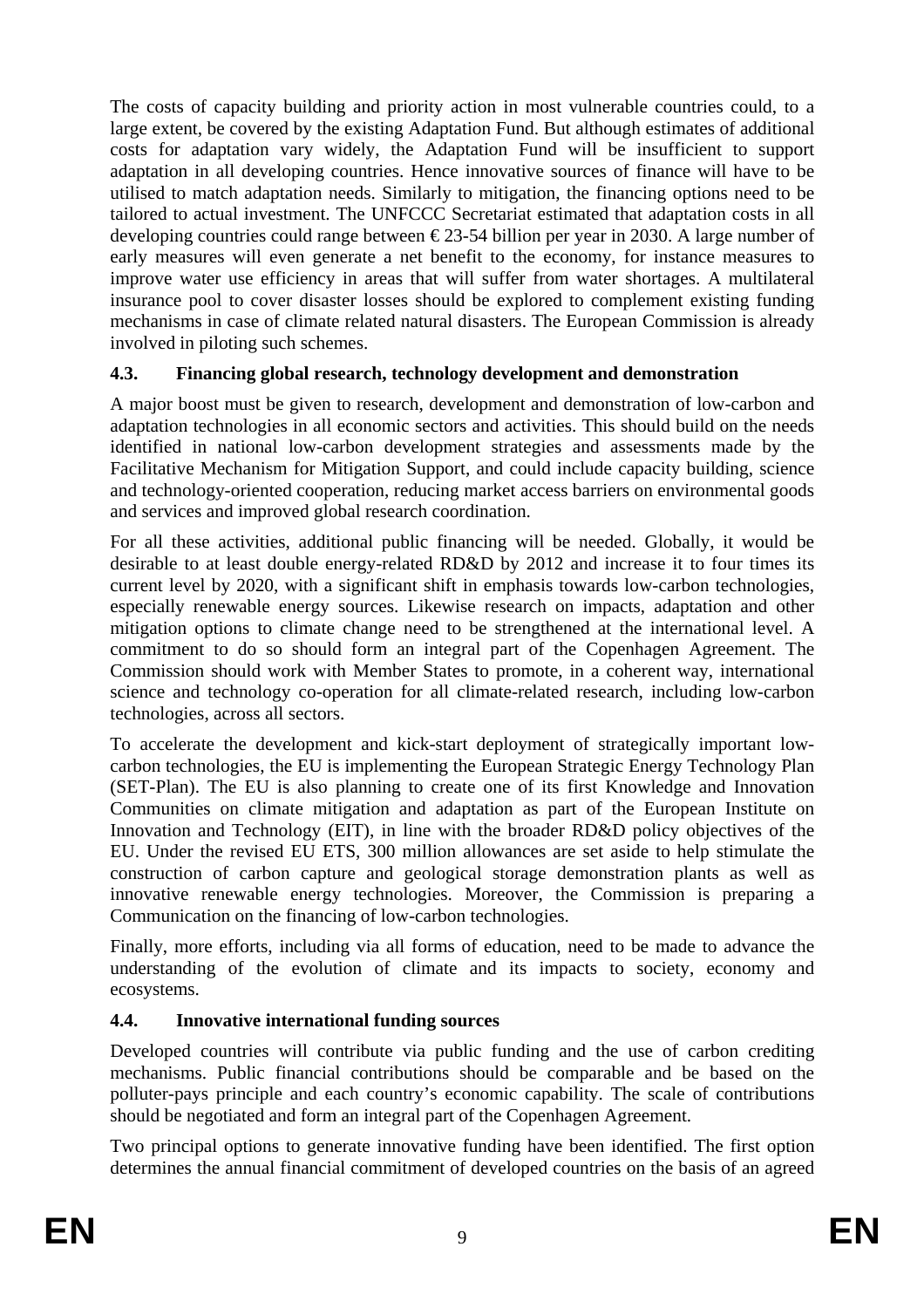formula. Such a formula could be based on a combination of the polluter pays principle (i.e. total amount of allowed emissions) and its ability to pay (i.e. GDP/capita). Under the second option a certain percentage of the allowed emissions would be set aside from each developed country. These emissions are then auctioned to governments at the international level. This percentage could increase progressively in line with the per capita income.

The first option provides certainty as to the total amount of funding committed. Countries could raise financial contributions individually, and spend them in a decentralised manner using all the existing bilateral and multilateral channels. This would, however, require a robust and transparent system for monitoring, reporting and verification of additional public funding for climate-related actions. To ensure compliance with funding commitments, a corresponding number of emission rights could be withheld for those countries that do not provide the agreed amount. The second option would not necessarily generate predictable levels of funding as governments could instead also use carbon credits from the Clean Development Mechanism. It would also require a centralised governance structure at UN level in order to organise the auctioning process, to set spending priorities and to channel the funds for mitigation and adaptation.

For the EU, significant additional public revenue will be generated by auctioning allowances in the EU ETS. Member States could use some of this revenue to honour their international financial obligation under the future climate change agreement under both options.

Both instruments can be combined with funding that could come from a global instrument to address international aviation and maritime transport (e.g. the proceeds from auctioning allowances under a global cap and trade system applying to those sectors).

It should be explored how developing countries, except the LDCs and Small Island Developing States (SIDS), could also make increasing contributions over time, in line with their financial capability.

# **4.5. Funding early action**

Capacity building in order to ensure that the institutional capacity is developed to mobilise efficient reduction and adaptation will be key in the years immediately after a new agreement is reached.

Early action makes adaptation and the transition towards a low-carbon economy smoother. The EU should explore the possibility of developing a frontloading mechanism to rapidly deliver substantial funding in favour of the most vulnerable and poorest developing countries. This would be a bridging initiative in the transition period between 2010 and the full scale implementation of the new financial architecture to be agreed in Copenhagen. Based on the issuance of bonds, the proposed Global Climate Financing Mechanism (GCFM) would allow early spending on priority climate-related actions. These funds would in particular allow for an immediate reaction to urgent adaptation needs with a high return such as disaster risk reduction. A share of the funds raised could also support mitigation activities, in particular, those that generate synergies between mitigation and adaptation such as reducing emissions from deforestation. The GCFM aims at raising around  $\epsilon$  1 billion per year for the period 2010-2014, provided that Member States make appropriate pledges.

# **4.6. Governance of international financial flows for climate change**

As the sources of funding for adaptation and mitigation are likely to be multiple, coordination and cooperation will need to be improved. A high-level forum on international climate finance should bring together key decision makers from the public and private sectors and international financial institutions. It would regularly review funding availability and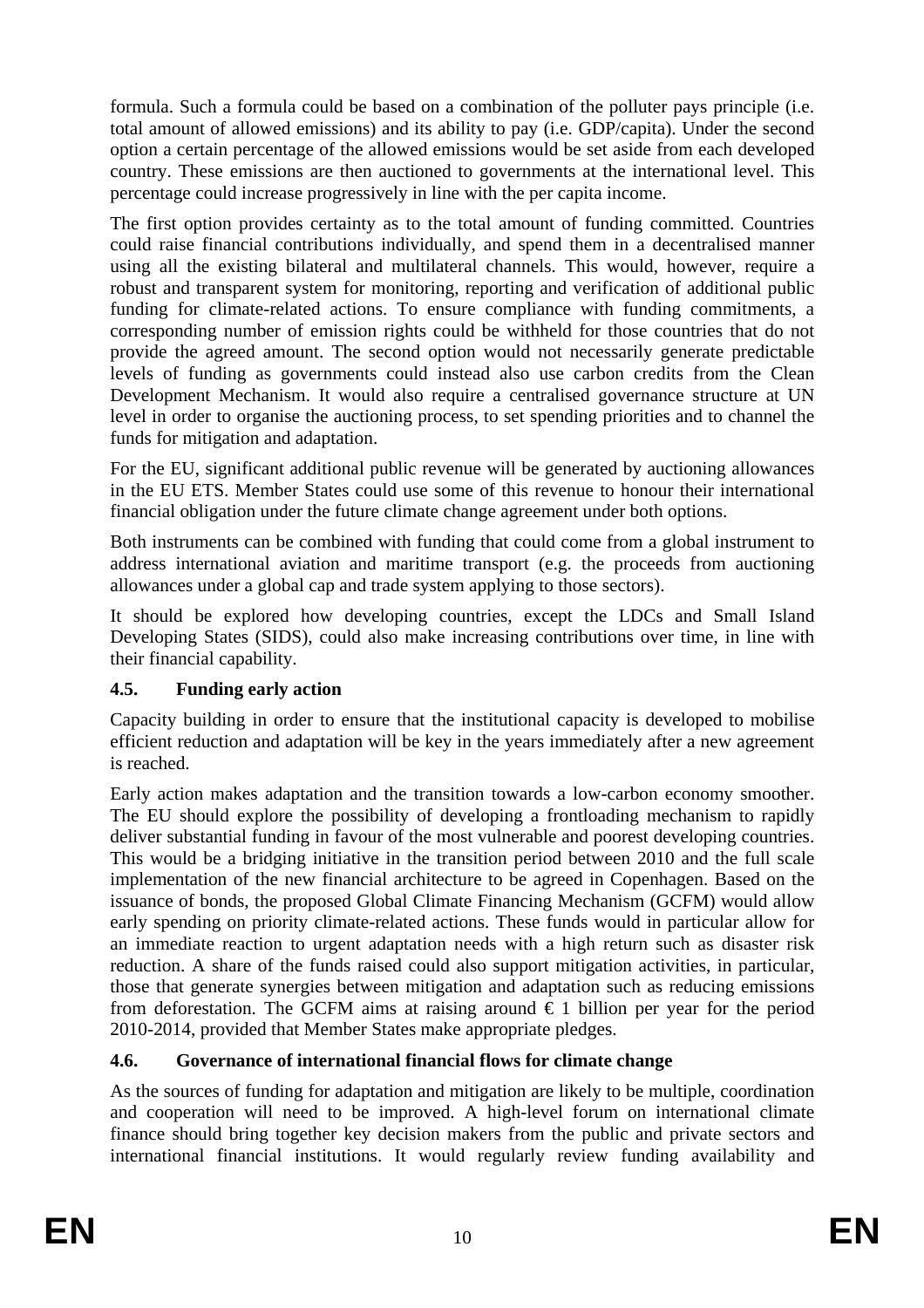expenditure and provide recommendations for improvements. This forum should cooperate closely with the Facilitative Mechanisms for Mitigation Support.

#### **5. MITIGATING GHG EMISSIONS AND RAISING REVENUE ON A GLOBAL CARBON MARKET**

## **5.1. Domestic cap and trade systems**

Domestic cap and trade systems are one of the most promising instruments at the disposal of countries to reduce GHG emissions, in particular in sectors with relatively large emitters. The emissions cap ensures these systems are environmentally effective and the flexibility offered by trading allowances makes them cost efficient. Domestic carbon markets can and should be linked to build an effective global market, reducing the cost of mitigation. The Copenhagen agreement can support the emerging carbon market through global and country target setting.

The EU has "first mover" experience in setting up the EU ETS as the world's largest cap and trade system. Interest in this system is growing rapidly in a number of other developed countries. In parallel to the UN negotiations, the EU should promote the creation of a robust OECD-wide carbon market by 2015, to be further extended to economically more advanced developing countries by 2020.

As an important step towards this goal, the EU should actively engage with the new US Administration and legislators. President Obama has already indicated his intention to establish a strong US cap and trade system. The Commission will seek to put in place an EU-US working group on the design of carbon markets. Similar bilateral processes should be set up with other developed countries and with economically more advanced developing countries.

Developing countries will need to make increasing contributions to global mitigation efforts and should therefore, over time, adopt and implement domestic cap-and-trade systems that can spur efficient own action. The EU should help interested developing countries gain experience in emissions trading, in particular to set up sound governance structures and strong domestic institutions and to boost their capacity to monitor and report emissions. Private sector and other stakeholders should be consulted in this context.

# **5.2. Improving UN-based offsetting mechanisms**

The Kyoto Protocol's Clean Development Mechanism (CDM) has enabled developing countries to participate in the carbon market. It is currently designed as a project-based offset mechanism in which developing countries can sell credits that represent emission reductions achieved by a specific project. These credits can then be bought by a developed country in order to comply with its national reduction target. CDM projects provide financing for clean technology and build capacity for climate policies in developing countries.

In order to ensure that a large part of EU emission reductions is done domestically, and to enhance environmental integrity, the EU ETS limits the use of CDM credits based on quantitative and qualitative criteria. In the UNFCCC context, the CDM should be reformed, crediting only those projects that deliver real additional reductions and go beyond low cost options. In addition, for advanced developing countries and highly competitive economic sectors, the project based CDM should be phased out in favour of moving to a sectoral carbon market crediting mechanism. Such mechanisms can be an efficient tool to drive development and deployment of low-carbon technologies in developing countries, and pave the way for the development of cap and trade systems. To ensure a coherent transition, the EU should seek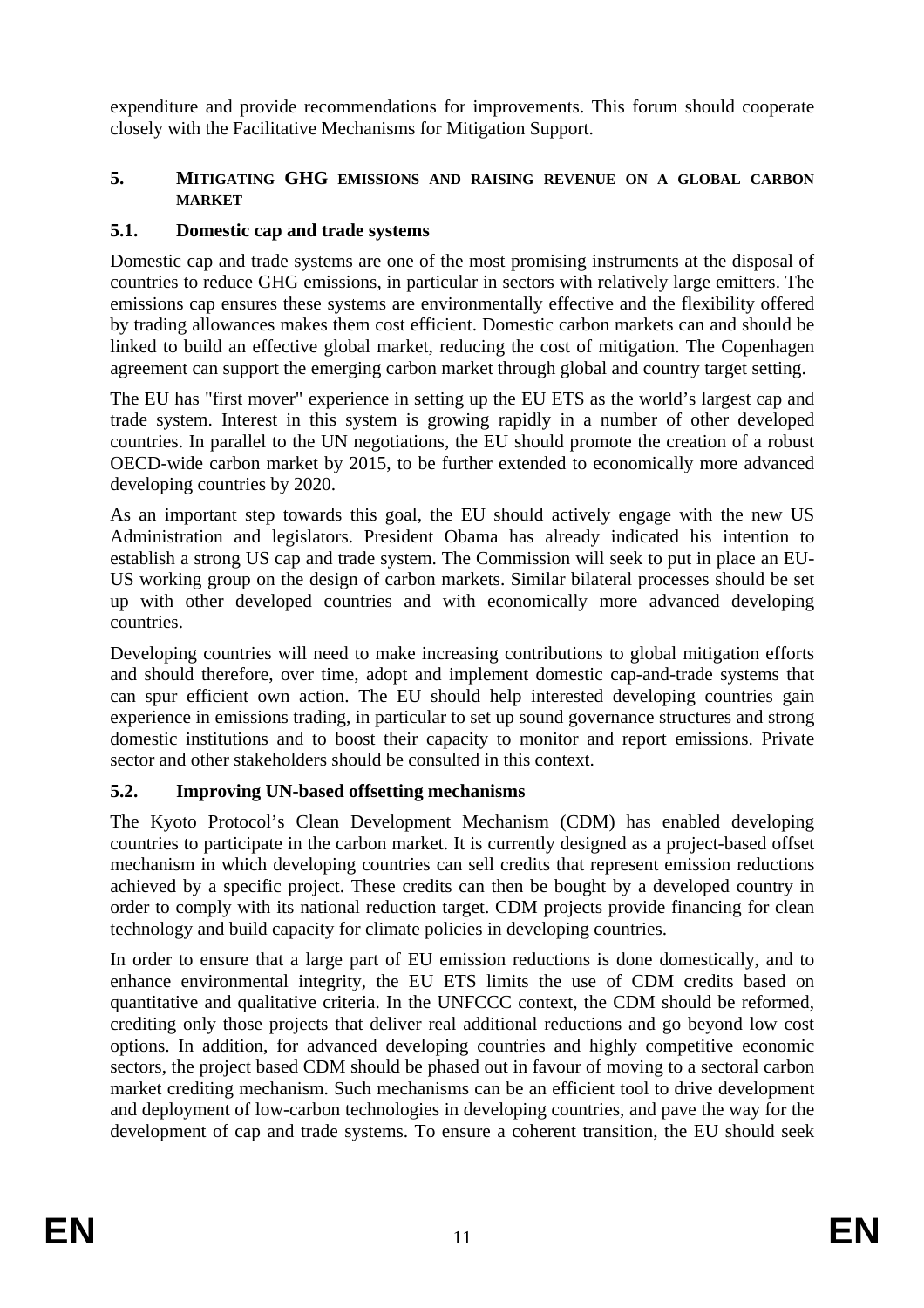common ground with the US and other countries implementing cap-and-trade systems and generating demand for offset credits in a coordinated manner.

#### **6. COPENHAGEN AGREEMENT, A BASIS FOR LONG-TERM POLICIES**

The EU should aim to ensure that the Copenhagen agreement lays the basis for a long-term international framework that raises overall ambition and increases contributions from both developed and developing countries, guided by scientific knowledge. A periodic review of overall progress and the adequacy of commitments and action should therefore form an integral part of the agreement, including a comprehensive review in 2016. On this basis, the global goal should be reassessed and further mid-term commitments, action and financial flows set in line with the latest scientific findings. If, in the context of a comprehensive review of the Copenhagen agreement in 2016, the combined mitigation efforts of developed and developing countries are insufficient, the UN climate change conference should set new national ambition levels for the subsequent commitment period.

## **7. NEXT STEPS AND CONCLUSIONS**

Over the coming months, the EU will have to mobilise all available resources to ensure intensive dialogue and cooperation with third countries. One of the key challenges for the 2009 negotiations will be to ensure the adequate and comparable effort from developed countries plus a meaningful contribution from developing countries, supported by developed countries. This is essential to achieve overall environmental effectiveness and to address competitiveness concerns. Bilateral contacts within the UNFCCC process, the upcoming G8 meetings, follow-up of the Major Economies process and bilateral discussions between the EU and key third countries should explore concrete contributions to the Copenhagen agreement from both developed and developing countries. The result of these discussions should enable developed countries to commit to sufficiently ambitious reduction targets in Copenhagen and economically more advanced developing countries to propose ambitious low-carbon development strategies, or meaningful action that will form part of those strategies. The shaping of the EU contribution to these processes should also be discussed at the March 2009 European Council.

In conclusion, it is proposed that the EU should:

- 1. Reaffirm its determination to reach a comprehensive and ambitious international agreement in Copenhagen in December 2009;
- 2. Engage with other developed countries with a view to agreeing on a set of GHG reduction targets, ensuring comparable efforts, based on the criteria in this Communication, in order to collectively deliver 30 % emission reductions in 2020 compared to 1990.
- 3. Engage with developing countries, especially with the economically more advanced, so that they take appropriate actions that will deliver collectively a deviation of 15-30 % below business as usual in 2020;
- 4. Acknowledge that staying below 2°C will require significant financial resources for emission reductions and adaptation, but that this will also stimulate innovation, economic growth and lead to long-term sustainable development. Express readiness to provide a substantial financial contribution in support of actions by developing countries, in particular for the most vulnerable and poorest, for instance through the Global Climate Financing Mechanism.